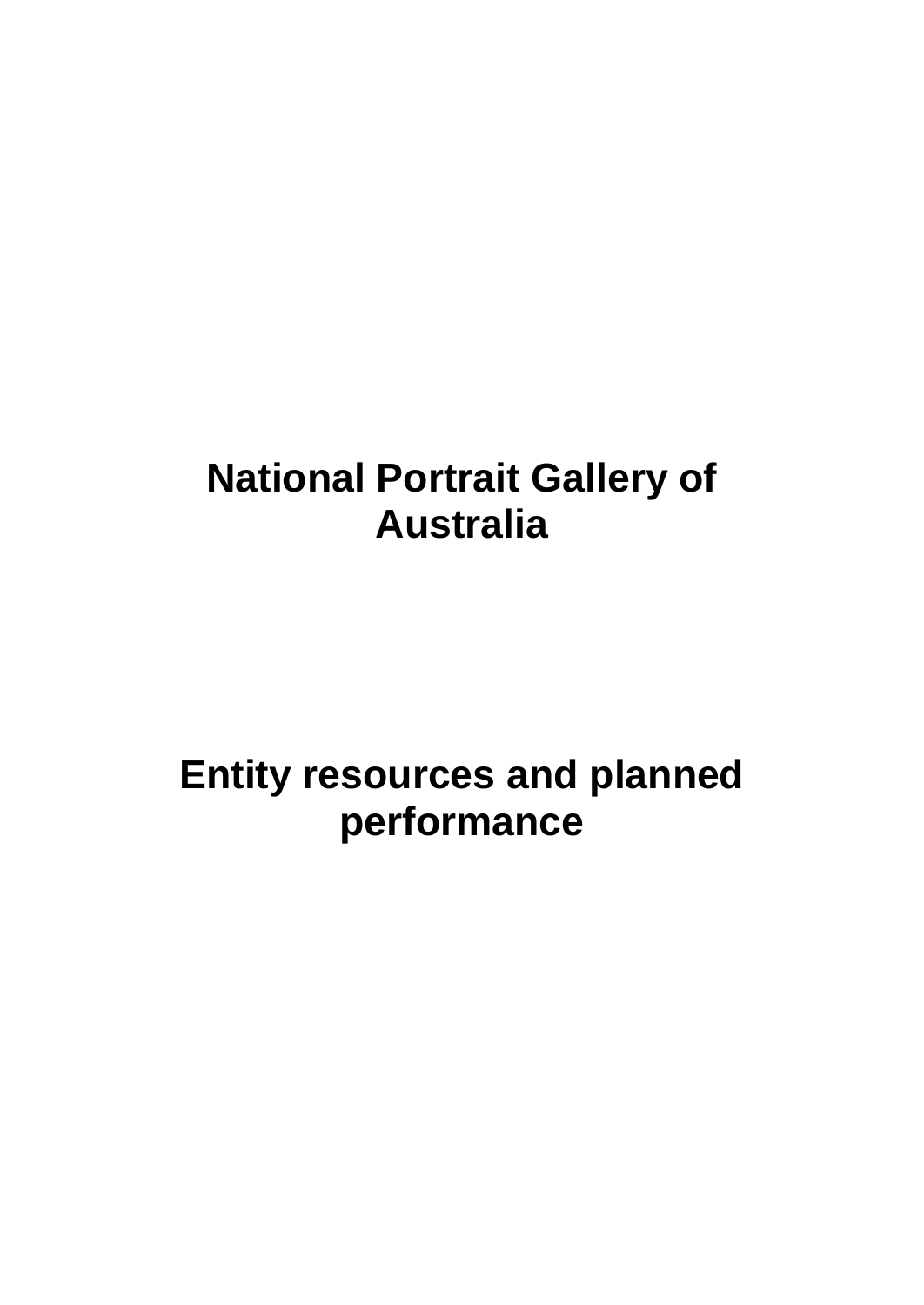## **National Portrait Gallery of Australia**

| 1.1 |                                                  |  |
|-----|--------------------------------------------------|--|
| 1.2 |                                                  |  |
| 1.3 |                                                  |  |
| 2.1 | SECTION 2: OUTCOMES AND PLANNED PERFORMANCE  409 |  |
|     |                                                  |  |
| 3.1 |                                                  |  |
| 3.2 |                                                  |  |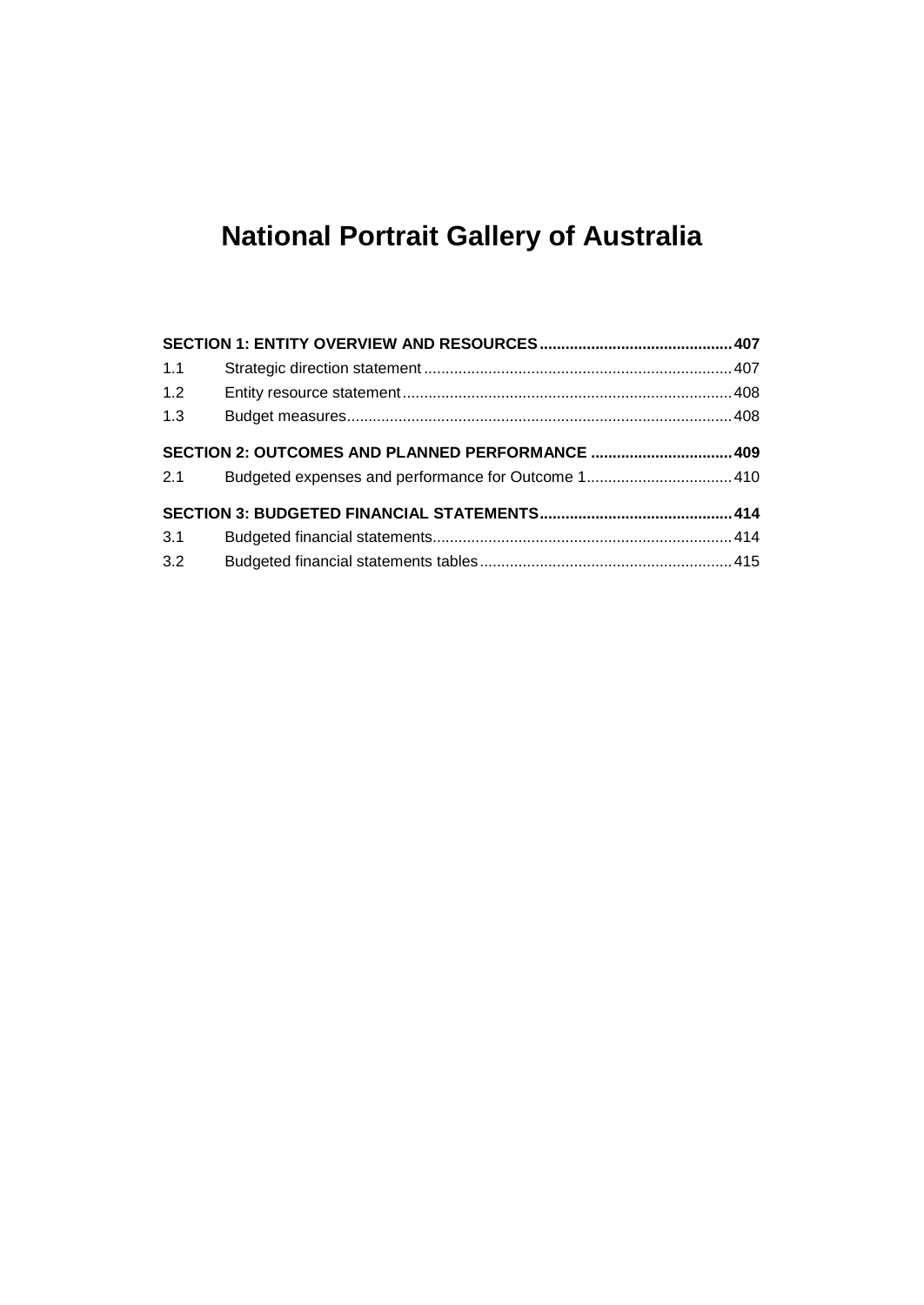## **National Portrait Gallery of Australia**

### <span id="page-2-0"></span>**Section 1: Entity overview and resources**

#### <span id="page-2-1"></span>**1.1 Strategic direction statement**

The National Portrait Gallery of Australia (NPGA) aspires to reflect the face of Australia. The NPGA uses portraiture to tell their stories and to increase the understanding and appreciation of the Australian people—their identity, history, culture, creativity and diversity.

The functions of the NPGA are expressed in the *National Portrait Gallery of Australia Act 2012* (the Act), which requires the NPGA to:

- develop, preserve, maintain and promote a national collection of portraits and other works of art
- develop and engage a national audience for the collection, exhibitions, education, research, publications, and public and online programs.

The Act calls for the NPGA to use every endeavour to make the most advantageous use of the national collection in the national interest.

The NPGA has four strategic priorities, which underpin the fulfilment of its national charter and align with broader government objectives. They are:

- To enliven the collection through acquisitions and commissions that reveal important Australian stories, and enhanced digital interaction of and remote access to the collection.
- To engage audiences through innovative exhibitions, learning programs and visitor experiences, and a creative exhibition-touring program.
- To increase support for the NPGA through its Foundation, Circle of Friends, partners, government and individuals.
- To invest in people and resources, by strengthening the NPGA's financial resilience, supporting our staff, maintaining its iconic building and building relationships, which further the aims of the NPGA.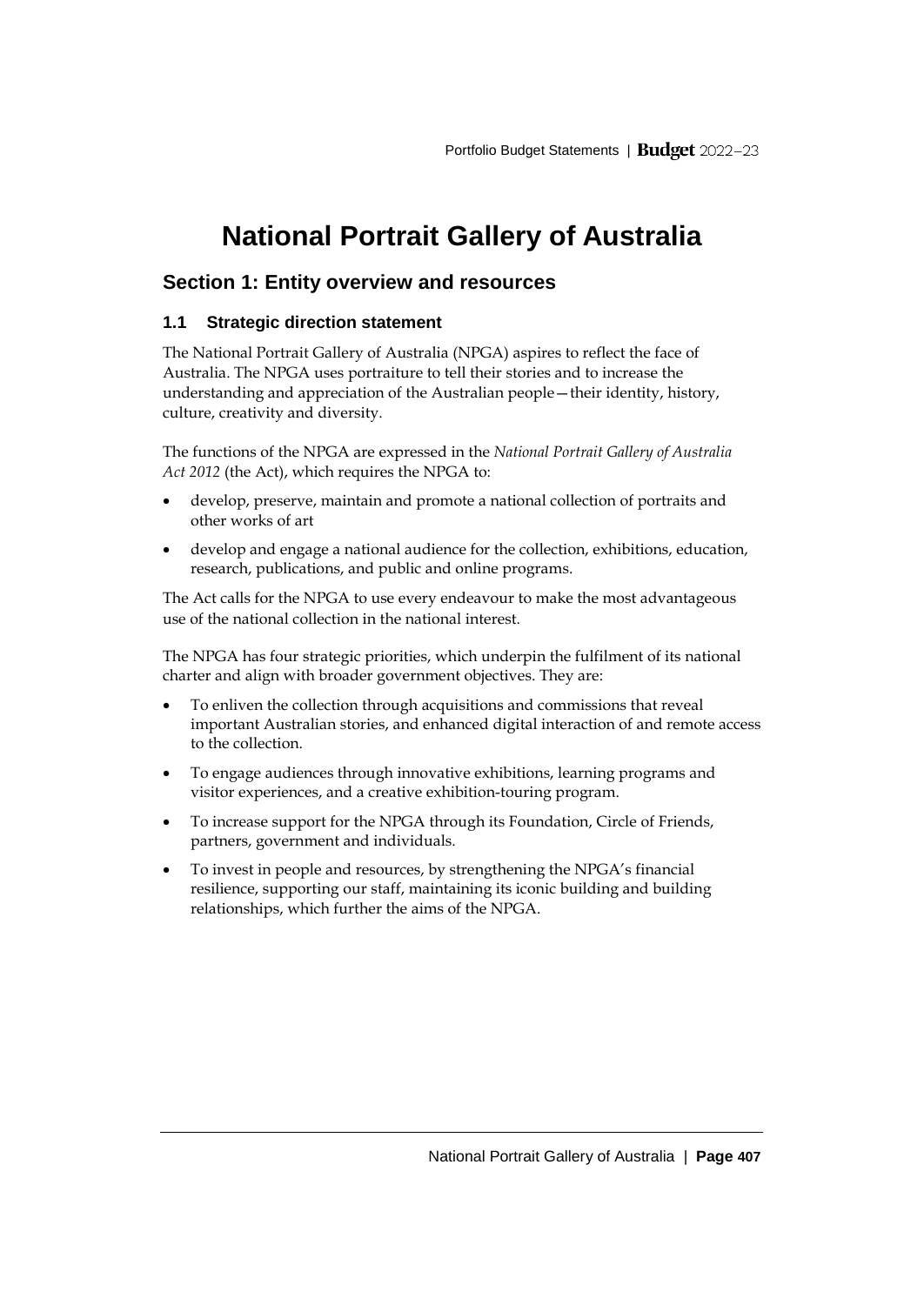#### <span id="page-3-0"></span>**1.2 Entity resource statement**

Table 1.1 shows the total funding from all sources available to the NPGA for its operations and to deliver programs and services on behalf of the Government.

The table summarises how resources will be applied by outcome (government strategic policy objectives) and Departmental (for the NPGA's operations) classification.

Information in this table is presented on a resourcing (that is, appropriations/cash available) basis, whilst the 'Budgeted expenses by Outcome 1' tables in Section 2 and the financial statements in Section 3 are presented on an accrual basis.

#### **Table 1.1: NPGA resource statement — Budget estimates for 2022-23 as at Budget March 2022**

|                                                                 | 2021-22   | 2022-23  |
|-----------------------------------------------------------------|-----------|----------|
|                                                                 | Estimated | Estimate |
|                                                                 | actual    |          |
|                                                                 | \$'000    | \$'000   |
| Opening balance/cash reserves at 1 July                         | 32,368    | 32,631   |
| <b>Funds from Government</b>                                    |           |          |
| Annual appropriations - ordinary annual services <sup>(a)</sup> |           |          |
| Outcome 1                                                       | 12,475    | 12,615   |
| Annual appropriations - other services (b)                      |           |          |
| Equity injection                                                | 193       | 194      |
| Total annual appropriations                                     | 12,668    | 12,809   |
| <b>Total funds from Government</b>                              | 12,668    | 12,809   |
| <b>Funds from other sources</b>                                 |           |          |
| Interest                                                        | 323       | 139      |
| Sale of goods and services                                      | 1,301     | 1,345    |
| Other                                                           | 652       | 1,113    |
| Total funds from other sources                                  | 2,276     | 2,597    |
| Total net resourcing for the NPGA                               | 47,312    | 48,037   |
|                                                                 |           |          |
|                                                                 | 2021-22   | 2022-23  |

**Average staffing level (number)** 52 52 All figures shown above are GST exclusive - these may not match figures in the cash flow statement.

(a) Appropriation Bill (No. 1) 2022-23.

(b) Appropriation Bill (No. 2) 2022-23.

The NPGA is not directly appropriated as it is a Corporate Commonwealth Entity. Appropriations are made to the Department of Infrastructure, Transport, Regional Development and Communications (a Non-Corporate Commonwealth Entity), which are then paid to the NPGA and considered 'departmental' for all purposes.

#### <span id="page-3-1"></span>**1.3 Budget measures**

There are no new measures relating to the NPGA for the 2022-23 Budget.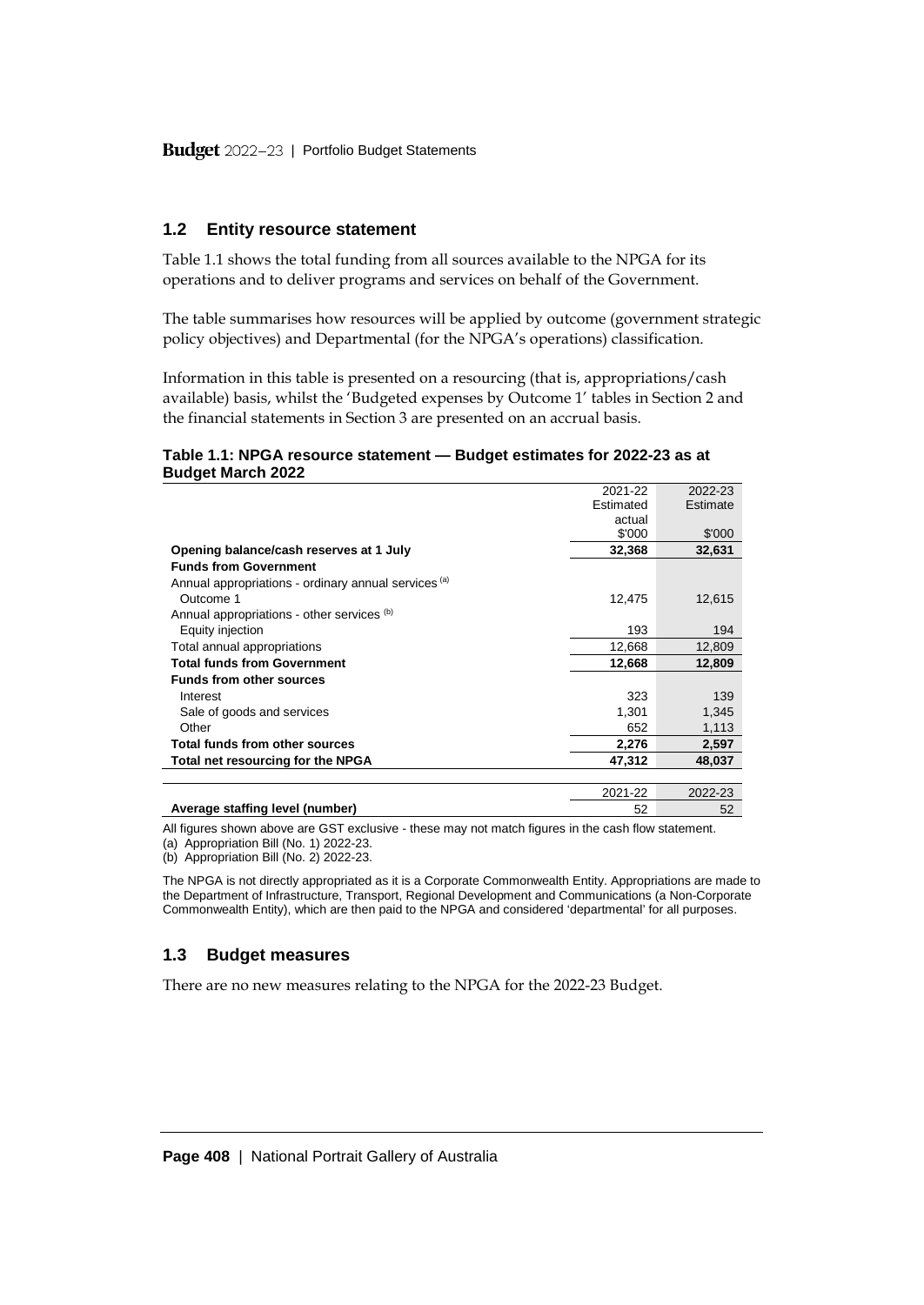## <span id="page-4-0"></span>**Section 2: Outcomes and planned performance**

Government outcomes are the intended results, impacts or consequences of actions by the Government on the Australian community. Commonwealth programs are the primary vehicle by which government entities achieve the intended results of their outcome statements. Entities are required to identify the programs which contribute to government outcomes over the Budget and forward years.

Each outcome is described below together with its related programs. The following provides detailed information on expenses for each outcome and program, further broken down by funding source.

#### **Note:**

Performance reporting requirements in the Portfolio Budget Statements are part of the Commonwealth performance framework established by the *Public Governance, Performance and Accountability Act 2013*. It is anticipated that the performance measures described in Portfolio Budget Statements will be read with broader information provided in an entity's corporate plans and annual performance statements – included in Annual Reports – to provide a complete picture of an entity's planned and actual performance.

The most recent Corporate Plan for the NPGA can be found at: <https://portrait.gov.au/document/626>

The most recent annual performance statement can be found at: <https://portrait.gov.au/document/631>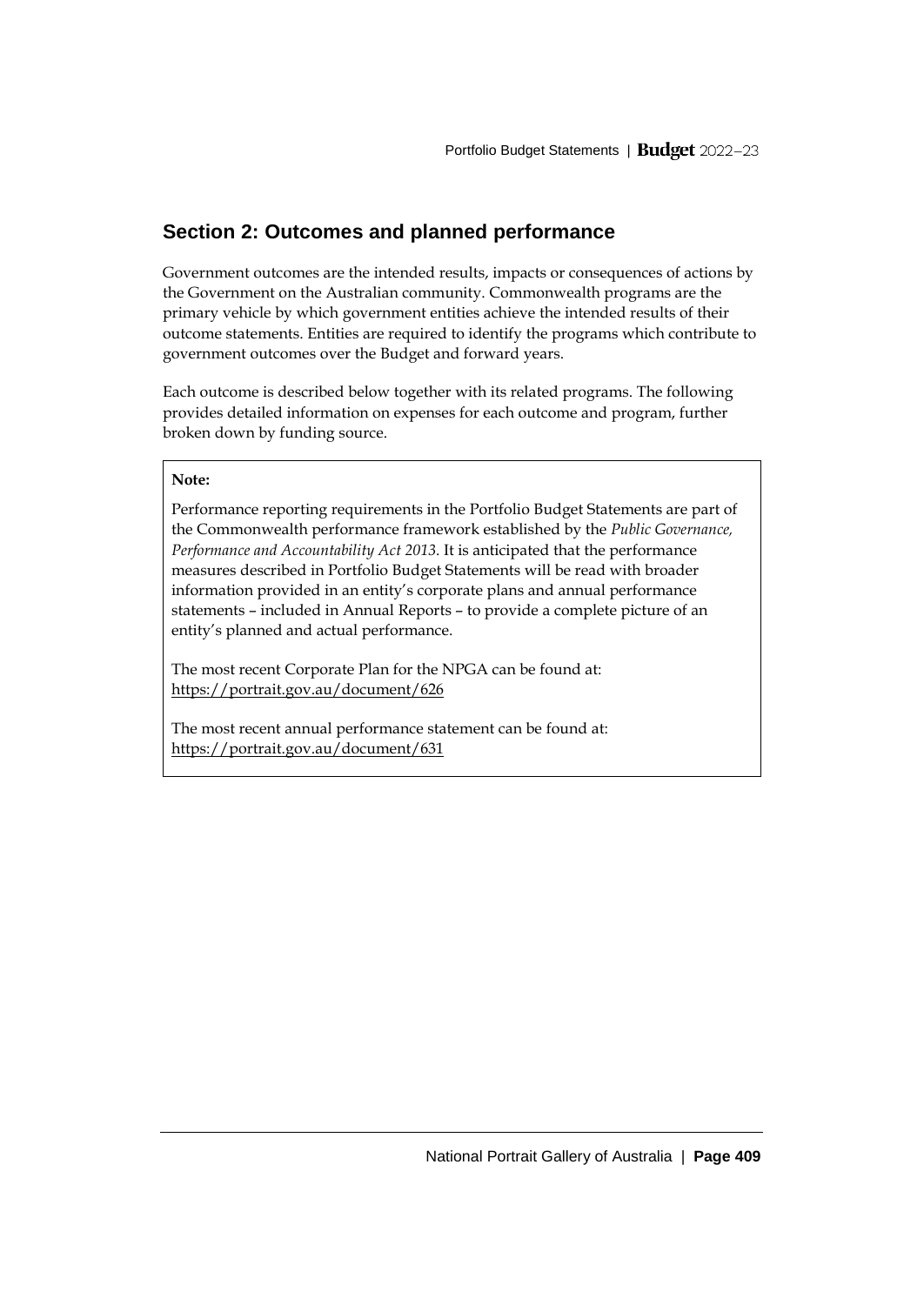#### <span id="page-5-0"></span>**2.1 Budgeted expenses and performance for Outcome 1**

**Outcome 1: Enhanced understanding and appreciation of Australian identity, culture and diversity through portraiture by engaging the public in education programs and exhibitions, and by developing and preserving the national portrait collection** 

#### **Budgeted expenses for Outcome 1**

This table shows how much the NPGA intends to spend (on an accrual basis) on achieving the outcome, broken down by program.

#### **Table 2.1.1: Budgeted expenses for Outcome 1**

|                                                                                               | 2021-22   | 2022-23       | 2023-24  | 2024-25  | 2025-26  |
|-----------------------------------------------------------------------------------------------|-----------|---------------|----------|----------|----------|
|                                                                                               | Estimated | <b>Budget</b> | Forward  | Forward  | Forward  |
|                                                                                               | actual    |               | estimate | estimate | estimate |
|                                                                                               | \$'000    | \$'000        | \$'000   | \$'000   | \$'000   |
| Program 1.1: Develop, maintain and provide access to Australia's national portrait collection |           |               |          |          |          |
| Revenue from Government                                                                       |           |               |          |          |          |
| Ordinary annual services                                                                      |           |               |          |          |          |
| (Appropriation Bill No. 1)                                                                    | 12,475    | 12,615        | 11,896   | 12,013   | 12,096   |
| Expenses not requiring appropriation                                                          |           |               |          |          |          |
| in the Budget year (a)                                                                        | 2,775     | 3,377         | 3,543    | 3,707    | 3,874    |
| Revenues from other independent                                                               |           |               |          |          |          |
| sources                                                                                       | 2,026     | 2,347         | 2,424    | 2,503    | 2,579    |
| Total expenses for Program 1.1                                                                | 17,276    | 18,339        | 17,863   | 18,223   | 18,549   |
| Outcome 1 totals by resource type                                                             |           |               |          |          |          |
| Revenue from Government                                                                       |           |               |          |          |          |
| Ordinary annual services                                                                      |           |               |          |          |          |
| (Appropriation Bill No. 1)                                                                    | 12,475    | 12,615        | 11,896   | 12,013   | 12,096   |
| Expenses not requiring appropriation                                                          |           |               |          |          |          |
| in the Budget year (a)                                                                        | 2,775     | 3,377         | 3,543    | 3,707    | 3,874    |
| Revenues from other independent                                                               |           |               |          |          |          |
| sources                                                                                       | 2,026     | 2,347         | 2,424    | 2,503    | 2,579    |
| <b>Total expenses for Outcome 1</b>                                                           | 17,276    | 18,339        | 17,863   | 18,223   | 18,549   |
|                                                                                               |           |               |          |          |          |

|                                 |    | 2021-22 2022-23 |
|---------------------------------|----|-----------------|
| Average staffing level (number) | 52 | 52              |

(a) Expenses not requiring appropriation in the Budget year are made up of unfunded depreciation and amortisation expenses related to artwork, which are funded through an equity injection; depreciation and amortisation expenses related to long-lived assets such as the NPGA building; and resources received free of charge.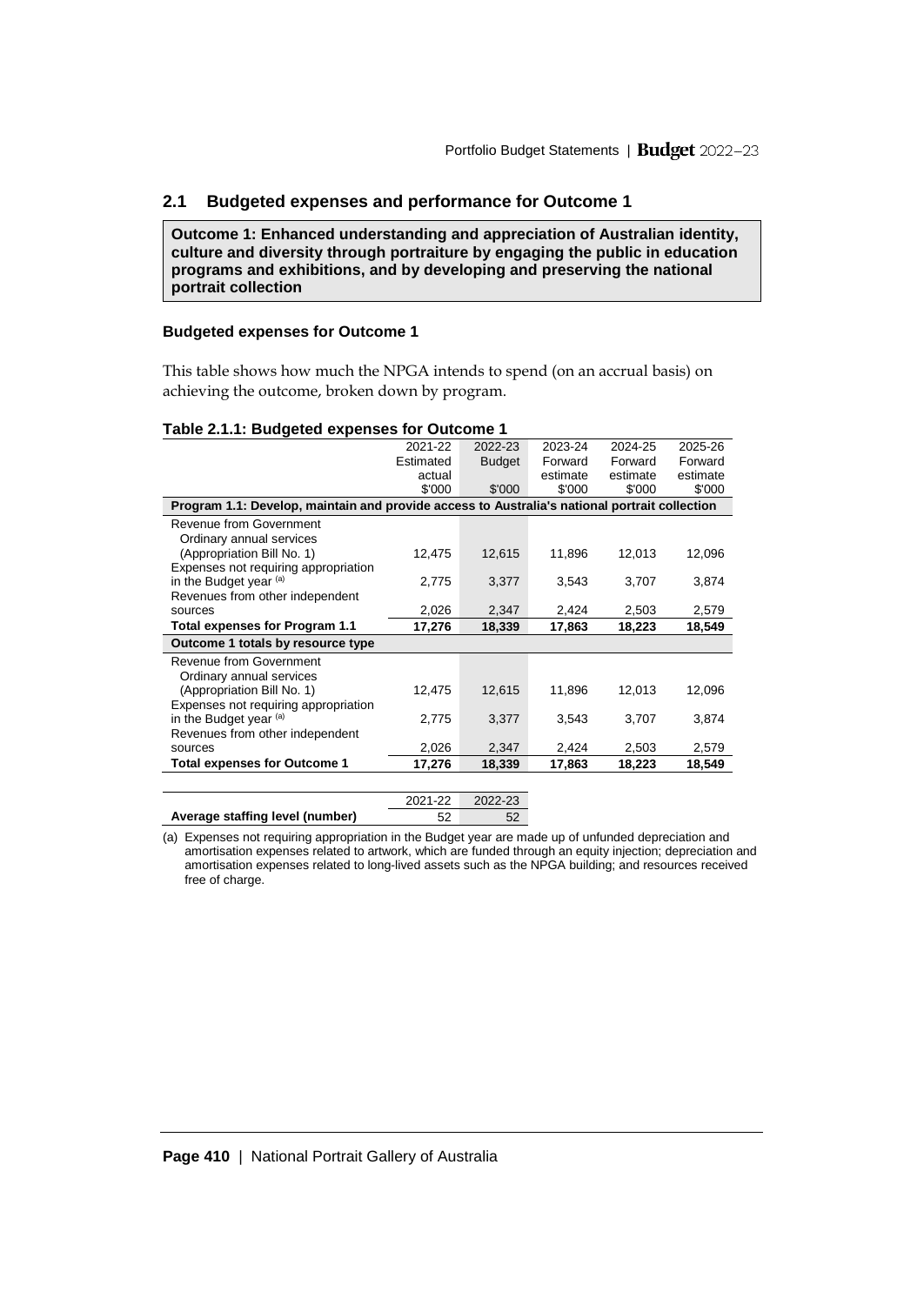#### **Table 2.1.2: Performance measure for Outcome 1**

Table 2.1.2 details the performance measures for each program associated with Outcome 1. It also provides the related key activities as expressed in the current corporate plan where further detail is provided about the delivery of the activities related to the program, the context in which these activities are delivered and how the performance of these activities will be measured. Where relevant, details of 2022-23 Budget measures that have created new programs or materially changed existing programs are provided.

**Outcome 1** – Enhanced understanding and appreciation of Australian identity, culture and diversity through portraiture by engaging the public in education programs and exhibitions, and by developing and preserving the national portrait collection

#### **Program 1.1 – Develop, maintain and provide access to Australia's national portrait collection**

The NPGA houses the national collection of portraits of Australians, reflecting the breadth and energy of Australian culture and endeavour. Subjects in the collection are individuals who have, and who will continue to, shape our nation and define our collective persona. As part of a group of national collecting institutions, the NPGA is unique in its exclusive use of portraiture to explore Australian culture, history, individual achievement and identity. The NPGA provides a forum for the free and respectful discussion of the national identity. We focus on both subject and artist.

| <b>Key Activities</b>   | The NPGA program is delivered in the following ways:<br>Through collection development, conservation, management and digitisation<br>Through on site and travelling exhibitions, education, public and online events<br>which create high levels of engagement and satisfaction<br>With an increasing level of engagement and collaboration<br>$\bullet$<br>With a focus on self-generated revenue and private giving, and a commitment to<br>maintain and develop its iconic building.                                                                         |                                                       |  |  |  |
|-------------------------|-----------------------------------------------------------------------------------------------------------------------------------------------------------------------------------------------------------------------------------------------------------------------------------------------------------------------------------------------------------------------------------------------------------------------------------------------------------------------------------------------------------------------------------------------------------------|-------------------------------------------------------|--|--|--|
| Year                    | <b>Performance measures</b><br><b>Expected Performance</b><br><b>Results</b>                                                                                                                                                                                                                                                                                                                                                                                                                                                                                    |                                                       |  |  |  |
| Current year<br>2021-22 | <b>Enliven the collection</b><br>Grow the portrait collection in accordance with the<br>Collection Development Policy (target 100%).<br>Commission at least 2 artworks.<br>Increase the percentage of the collection, which is<br>digitised to > 90% (50MB+ high resolution images)<br>>98% (including low resolution images).<br>Maintain and preserve the collection with<br>appropriate storage, display and air quality to<br>minimise preventable deterioration or impairment<br>of the collection (target 0% preventable<br>deterioration or impairment). | Target expected to be met                             |  |  |  |
|                         | <b>Engage with audiences</b><br>Reach a million people a year through exhibitions,<br>education and public programs, and online.<br>Mount greater than 6 exhibitions per year including<br>travelling exhibitions.<br>Visitor satisfaction target greater than >90%.<br>Engage with 8 regional galleries through the<br>travelling exhibition program.                                                                                                                                                                                                          | Target expected to be partially<br>met <sup>(a)</sup> |  |  |  |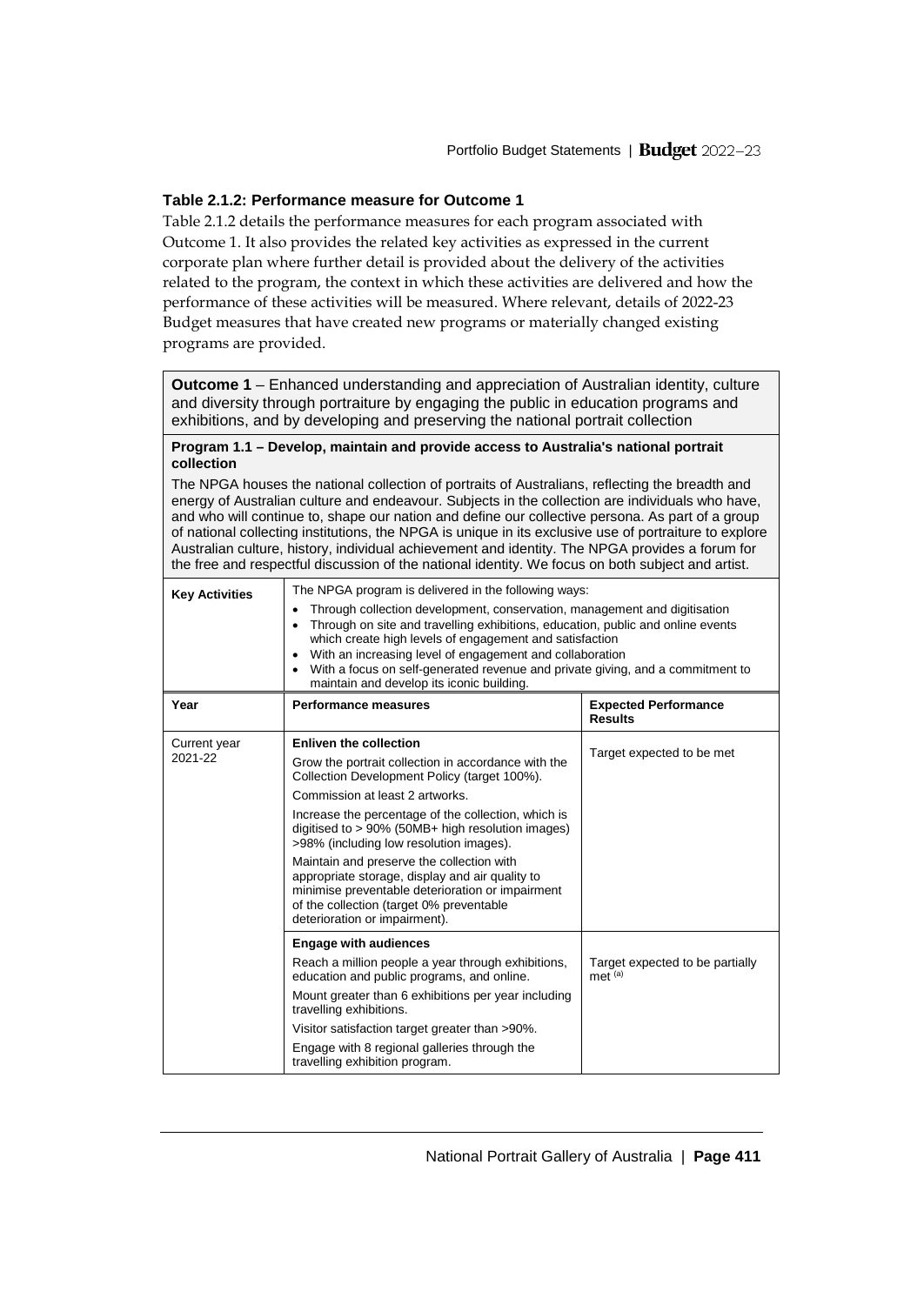| Year                          | <b>Performance measures</b>                                                                                                                                                                                                                                         | <b>Expected Performance</b><br><b>Results</b>                                      |
|-------------------------------|---------------------------------------------------------------------------------------------------------------------------------------------------------------------------------------------------------------------------------------------------------------------|------------------------------------------------------------------------------------|
| Current year<br>2021-22 cont. | Increase support for the NPGA<br>Sponsorship, partnership and in kind revenue<br>target greater than \$550,000.<br>Grow private giving.<br>Three collaborations/initiatives with overseas<br>institutions.                                                          | Target expected to be partially<br>met (a)                                         |
|                               | Invest in people and resources<br>Commit 1% of staffing budget to ongoing<br>professional development of staff.<br>Deliver the building preventative maintenance<br>plan (target 75% planned versus 25% reactive<br>maintenance).<br>Grow commercial revenue by 5%. | Target expected to be partially<br>met (a)                                         |
| Year                          | <b>Performance measures</b>                                                                                                                                                                                                                                         | <b>Planned Performance Results</b>                                                 |
| Budget year<br>2022-23        | <b>Enliven the collection</b><br>Works acquired in accordance with the<br><b>Collection Development Policy.</b>                                                                                                                                                     | 100%                                                                               |
|                               | Commissioned works of art.                                                                                                                                                                                                                                          | $2+$                                                                               |
|                               | Collection digitised.                                                                                                                                                                                                                                               | > 95% (50MB+ high resolution<br>images) >98% (including low<br>resolution images). |
|                               | Collection maintained and preserved with<br>appropriate storage, display and air quality to<br>minimise preventable deterioration or<br>impairment.                                                                                                                 | 0% for preventable deterioration<br>or impairment                                  |
|                               | <b>Engage with audiences</b><br>Reach over a million people a year through<br>exhibitions, education and public programs, and<br>online.                                                                                                                            | 1,200,000                                                                          |
|                               | Stage at least six exhibitions each year.                                                                                                                                                                                                                           | 6+                                                                                 |
|                               | Visitors satisfied or very satisfied with their visit.                                                                                                                                                                                                              | >90%                                                                               |
|                               | Present a national travelling exhibition program<br>at eight venues.                                                                                                                                                                                                | 8 venues                                                                           |
|                               | Increase support for the NPGA<br>Sponsorship goals.                                                                                                                                                                                                                 | \$550,000                                                                          |
|                               | Private giving goals including support for<br>Collection development.                                                                                                                                                                                               | \$2,000,000                                                                        |
|                               | Number of engagements/initiatives with<br>overseas institutions.                                                                                                                                                                                                    | 5                                                                                  |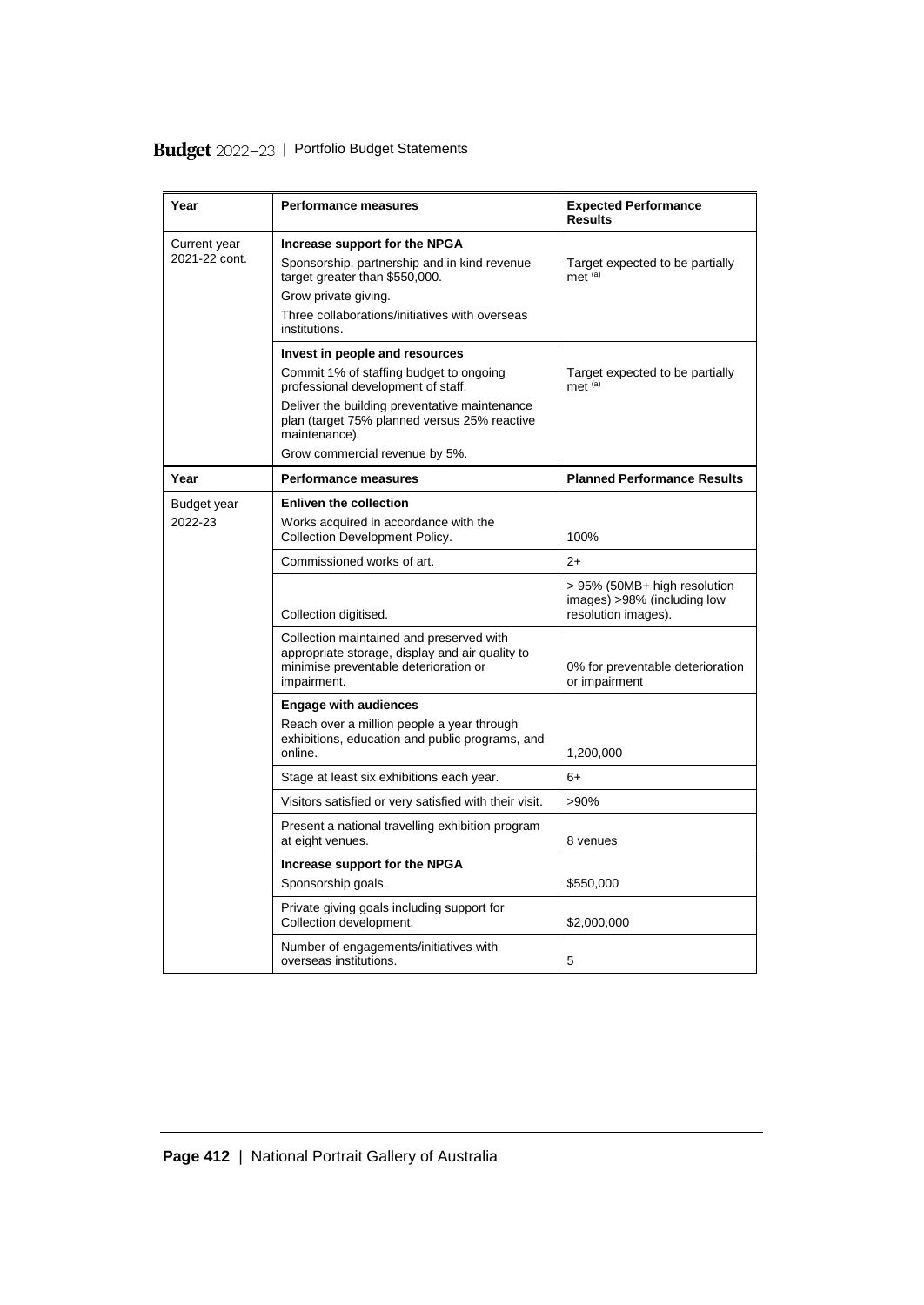| Year                                   | Performance measures                                                                                                                                | <b>Planned Performance Results</b>                                                 |
|----------------------------------------|-----------------------------------------------------------------------------------------------------------------------------------------------------|------------------------------------------------------------------------------------|
| Budget year<br>2022-23 cont.           | Invest in people and resources<br>Staffing budget to ongoing professional<br>development of staff.                                                  | 1%1%                                                                               |
|                                        | Planned versus reactive maintenance<br>undertaken.                                                                                                  | 75% / 25%                                                                          |
|                                        | Grow commercial revenue.                                                                                                                            | $>5\%$                                                                             |
| Year                                   | Performance measures                                                                                                                                | <b>Planned Performance Results</b>                                                 |
| Forward<br><b>Fstimates</b><br>2023-26 | <b>Enliven the collection</b><br>Works acquired in accordance with the<br>Collection Development Policy.                                            | 100%                                                                               |
|                                        | Commissioned works of art.                                                                                                                          | $2+$                                                                               |
|                                        | Collection digitised.                                                                                                                               | > 95% (50MB+ high resolution<br>images) >98% (including low<br>resolution images). |
|                                        | Collection maintained and preserved with<br>appropriate storage, display and air quality to<br>minimise preventable deterioration or<br>impairment. | 0% for preventable deterioration<br>or impairment                                  |
|                                        | <b>Engage with audiences</b>                                                                                                                        |                                                                                    |
|                                        | Reach over a million people a year through<br>exhibitions, education and public programs, and                                                       | 2023-24: 1,300,000                                                                 |
|                                        | online.                                                                                                                                             | 2024-25: 1,400,000<br>2025-26: 1,500,000                                           |
|                                        | Stage at least six exhibitions each year.                                                                                                           | 6+                                                                                 |
|                                        | Visitors satisfied or very satisfied with their visit.                                                                                              | >90%                                                                               |
|                                        | Present a national travelling exhibition program<br>at eight venues.                                                                                | 8 venues                                                                           |
|                                        | Increase support for the NPGA                                                                                                                       |                                                                                    |
|                                        | Sponsorship goals.                                                                                                                                  | 2023-24: \$550,000                                                                 |
|                                        |                                                                                                                                                     | 2024-25: \$600,000                                                                 |
|                                        |                                                                                                                                                     | 2025-26: \$650,000                                                                 |
|                                        | Private giving goals including support for<br>Collection development.                                                                               | 2023-24: \$2,500,000<br>2024-25: \$3,000,000                                       |
|                                        |                                                                                                                                                     | 2025-26: \$3,000,000                                                               |
|                                        | Number of engagements/initiatives with<br>overseas institutions.                                                                                    | 5                                                                                  |
|                                        | Invest in people and resources                                                                                                                      |                                                                                    |
|                                        | Staffing budget to ongoing professional<br>development of staff.                                                                                    | 1%                                                                                 |
|                                        | Planned versus reactive maintenance<br>undertaken.                                                                                                  | 75% / 25%                                                                          |
|                                        | Grow commercial revenue.                                                                                                                            | $>5\%$                                                                             |

(a) Lower than target due to the impact of COVID-19 during 2021-22 upon visitation, commercial revenue and travelling exhibitions.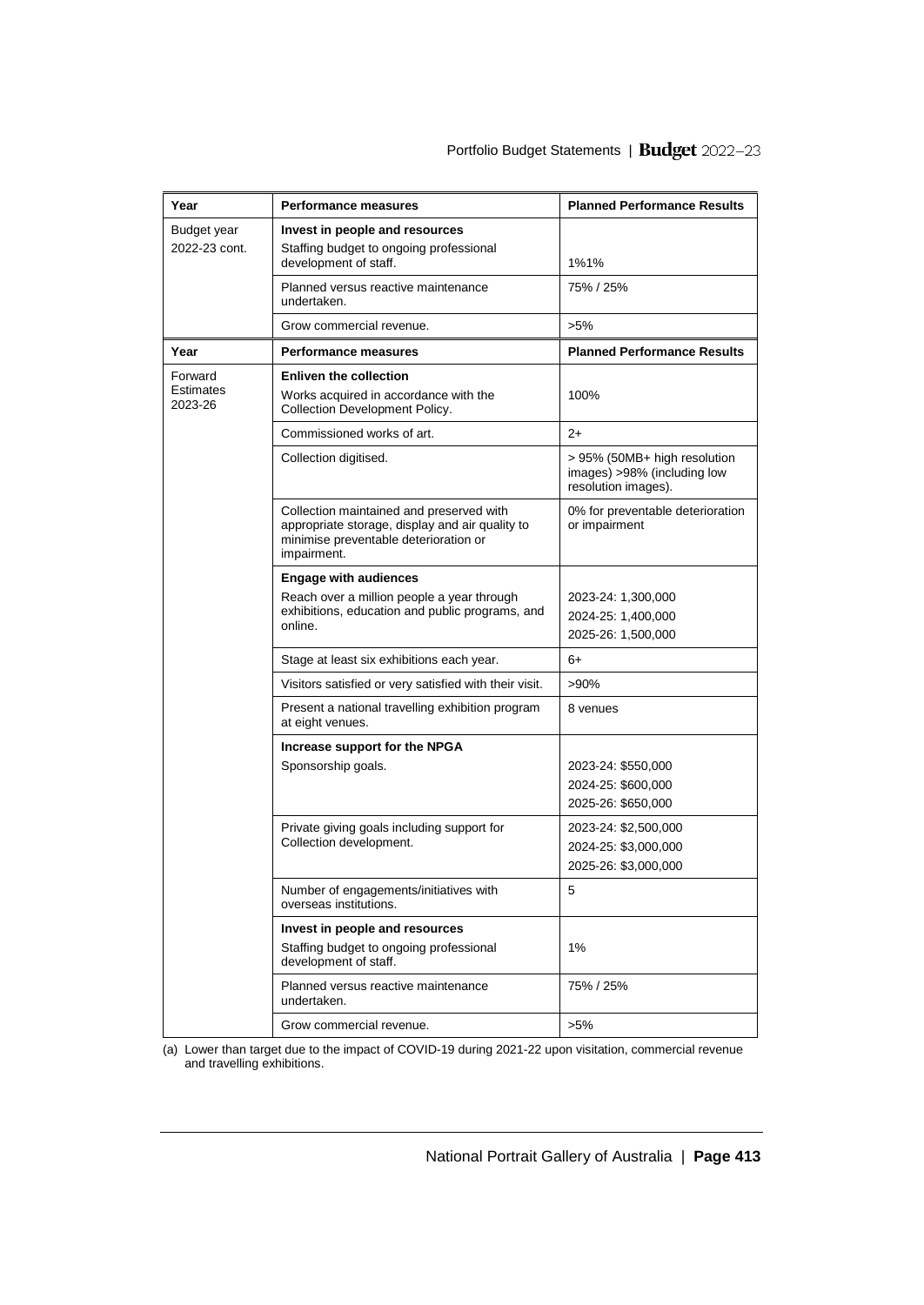## <span id="page-9-0"></span>**Section 3: Budgeted financial statements**

Section 3 presents budgeted financial statements which provide a comprehensive snapshot of NPGA finances for the 2022-23 Budget year, including the impact of budget measures and resourcing on financial statements.

#### <span id="page-9-1"></span>**3.1 Budgeted financial statements**

#### **3.1.1 Explanatory notes and analysis of budgeted financial statements**

The NPGA is budgeting for a net cash operating surplus of \$0.6 million in the Budget and forward years that reflects the donations expected to be received by the NPGA Foundation after adjusting for expenses not requiring appropriation in the year. Expenses not requiring appropriation include:

- depreciation on long-lived assets which is funded in accordance with the NPGA's asset replacement plan
- depreciation related to heritage and cultural assets which is funded through an equity injection.

The NPGA has been significantly affected by the impacts of the COVID-19 pandemic. On 12 August 2021, the NPGA was forced to close its doors to the public and reopened on 29 October 2021 with limited admissions (in line with public health-related, social distancing restrictions). The COVID-19 travel restrictions have also impacted on the delivery of the NPGA's national travelling exhibition program.

The NPGA is uncertain when all COVID-19 restrictions will be lifted and what the long-term implications of COVID-19 will have on visitors and audiences. This makes it difficult to quantify the impact on own-source revenue and performance targets which have not been modified as a result.

#### **Budgeted Departmental balance sheet**

Budgeted investments include donations to the NPGA of approximately \$24 million, which have been accumulated over a number of years. The NPGA's Board is charged with setting the guidelines for the use of these funds.

The remainder of budgeted investments is available to meet liabilities for employee entitlements and to assist in funding future asset purchases.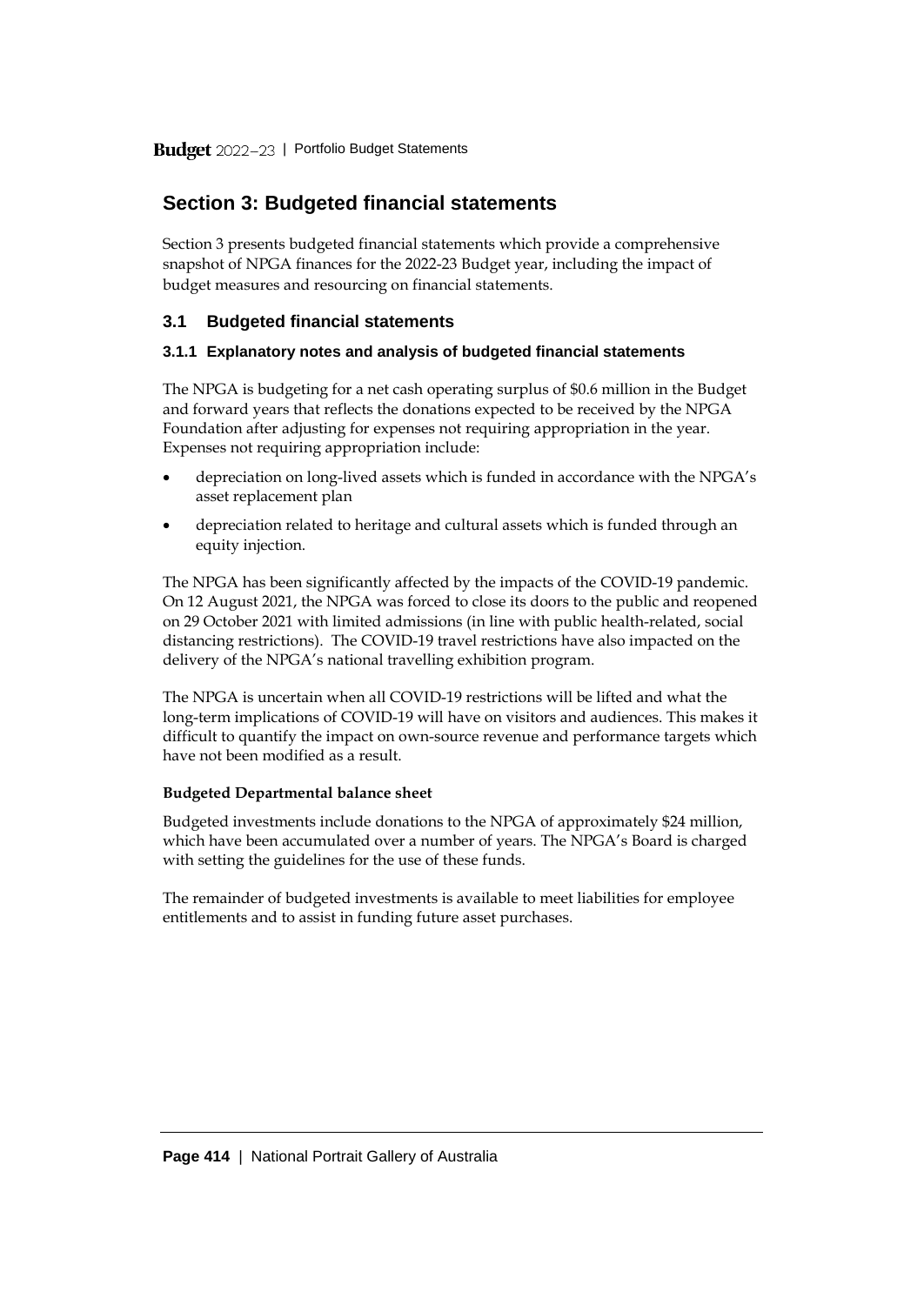#### <span id="page-10-0"></span>**3.2 Budgeted financial statements tables**

#### **Table 3.1: Comprehensive income statement (showing net cost of services) for the period ended 30 June**

|                                                                        | 2021-22      | 2022-23       | 2023-24      | 2024-25      | 2025-26      |
|------------------------------------------------------------------------|--------------|---------------|--------------|--------------|--------------|
|                                                                        | Estimated    | <b>Budget</b> | Forward      | Forward      | Forward      |
|                                                                        | actual       |               | estimate     | estimate     | estimate     |
|                                                                        | \$'000       | \$'000        | \$'000       | \$'000       | \$'000       |
| <b>EXPENSES</b>                                                        |              |               |              |              |              |
| <b>Employee benefits</b>                                               | 6,223        | 6,257         | 6,076        | 6,197        | 6,321        |
| <b>Suppliers</b>                                                       | 6,461        | 7,466         | 7,149        | 7,366        | 7,546        |
| Depreciation and amortisation                                          | 4,592        | 4,616         | 4,638        | 4,660        | 4,682        |
| <b>Total expenses</b>                                                  | 17,276       | 18,339        | 17,863       | 18,223       | 18,549       |
| LESS:                                                                  |              |               |              |              |              |
| <b>OWN-SOURCE INCOME</b>                                               |              |               |              |              |              |
| Own-source revenue                                                     |              |               |              |              |              |
| Sale of goods and rendering of services                                | 1,301        | 1,345         | 1,389        | 1,435        | 1,481        |
| Interest                                                               | 323          | 139           | 146          | 153          | 157          |
| <b>Dividends</b>                                                       |              | 440           | 445          | 450          | 455          |
| Other                                                                  | 652          | 673           | 694          | 715          | 736          |
| Total own-source revenue                                               | 2.276        | 2,597         | 2,674        | 2,753        | 2,829        |
| Gains                                                                  |              |               |              |              |              |
| Other                                                                  | 680          | 1,140         | 1,165        | 1,190        | 1,215        |
| <b>Total gains</b>                                                     | 680          | 1,140         | 1,165        | 1,190        | 1,215        |
| Total own-source income                                                | 2,956        | 3,737         | 3,839        | 3,943        | 4,044        |
| Net (cost of)/contribution by services                                 | (14, 320)    | (14,602)      | (14, 024)    | (14, 280)    | (14, 505)    |
| Revenue from Government                                                | 12,475       | 12,615        | 11,896       | 12,013       | 12,096       |
| Surplus/(deficit) attributable to the                                  |              |               |              |              |              |
| <b>Australian Government</b>                                           | (1, 845)     | (1, 987)      | (2, 128)     | (2, 267)     | (2, 409)     |
| Total comprehensive income/(loss)                                      |              |               |              |              |              |
| attributable to the Australian                                         |              |               |              |              |              |
| Government                                                             | (1, 845)     | (1,987)       | (2, 128)     | (2, 267)     | (2,409)      |
| Note: Impact of net cash appropriation arrangements                    |              |               |              |              |              |
| Total comprehensive income/(loss) - as                                 |              |               |              |              |              |
| per statement of comprehensive                                         |              |               |              |              |              |
|                                                                        |              |               |              |              |              |
| income                                                                 | (1, 845)     | (1,987)       | (2, 128)     | (2, 267)     | (2,409)      |
| plus: depreciation/amortisation expenses                               |              |               |              |              |              |
| previously funded through revenue                                      |              |               |              |              |              |
| appropriations <sup>(a)</sup><br>Net cash operating surplus/ (deficit) | 2,395<br>550 | 2,537<br>550  | 2,678<br>550 | 2,817<br>550 | 2,959<br>550 |

Prepared on Australian Accounting Standards basis.

(a) The NPGA does not receive funding for its total depreciation expenses on long-lived assets; rather, funding is appropriated based on capital requirements. Also, from 2009-10, the Government replaced Appropriation Bill No. 1 revenue appropriations for the heritage and cultural depreciation expenses of designated Collection Institutions, with a separate capital budget (the Collection Development Acquisition Budget, or CDAB) provided through Appropriation Bill 2 equity appropriations. For information regarding CDABs, please refer to Table 3.5 Departmental capital budget statement. The adjusted result in the budget and forward years reflects donated cash and artworks to the NPGA Foundation.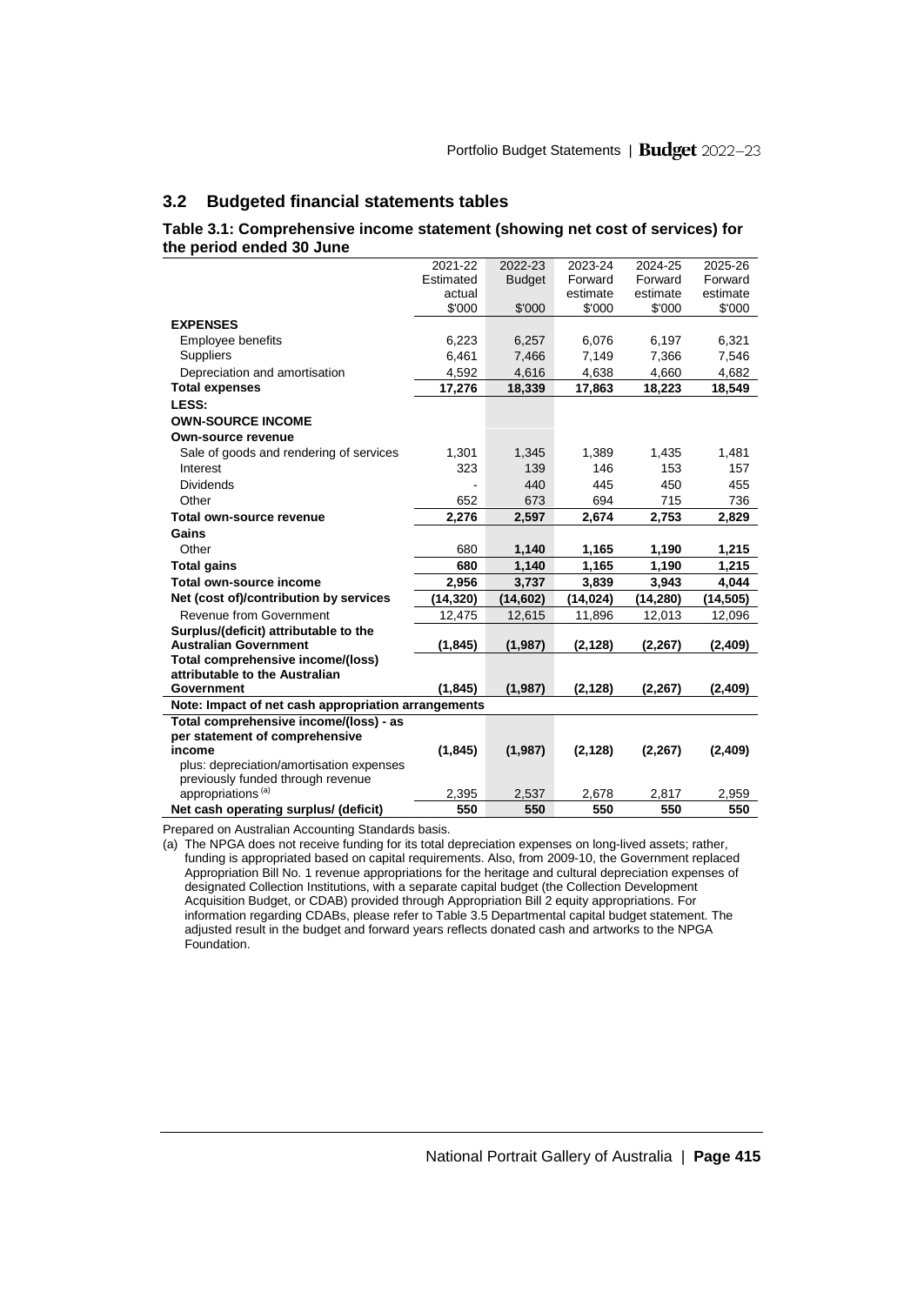| apic 0.2. Baagutu Bupartmuntar balance oncer fao at oo banu j |           |               |          |          |          |
|---------------------------------------------------------------|-----------|---------------|----------|----------|----------|
|                                                               | 2021-22   | 2022-23       | 2023-24  | 2024-25  | 2025-26  |
|                                                               | Estimated | <b>Budget</b> | Forward  | Forward  | Forward  |
|                                                               | actual    |               | estimate | estimate | estimate |
|                                                               | \$'000    | \$'000        | \$'000   | \$'000   | \$'000   |
| <b>ASSETS</b>                                                 |           |               |          |          |          |
| <b>Financial assets</b>                                       |           |               |          |          |          |
| Cash and cash equivalents                                     | 2,360     | 2,373         | 2,386    | 2,399    | 2,412    |
| Trade and other receivables                                   | 246       | 246           | 246      | 246      | 246      |
| Other investments                                             | 30,271    | 30,521        | 30,771   | 31,021   | 31,271   |
| Other financial assets                                        | 36        | 36            | 36       | 36       | 36       |
| <b>Total financial assets</b>                                 | 32,913    | 33,176        | 33,439   | 33,702   | 33,965   |
| <b>Non-financial assets</b>                                   |           |               |          |          |          |
| Land and buildings                                            | 72,980    | 71,470        | 69,816   | 68,137   | 66,316   |
| Property, plant and equipment                                 | 3,956     | 3,134         | 2,322    | 1,403    | 491      |
| Heritage and Cultural                                         | 38,043    | 38,391        | 38,741   | 39,091   | 39,441   |
| Intangibles                                                   | 360       | 301           | 237      | 168      | 94       |
| Inventories                                                   | 77        | 77            | 77       | 77       | 77       |
| Other non-financial assets                                    | 157       | 157           | 157      | 157      | 157      |
| <b>Total non-financial assets</b>                             | 115,573   | 113,530       | 111,350  | 109,033  | 106,576  |
| <b>Total assets</b>                                           | 148,486   | 146,706       | 144,789  | 142,735  | 140,541  |
| <b>LIABILITIES</b>                                            |           |               |          |          |          |
| <b>Payables</b>                                               |           |               |          |          |          |
| Suppliers                                                     | 1,449     | 1,449         | 1,449    | 1,449    | 1,449    |
| Other payables                                                | 197       | 197           | 197      | 197      | 197      |
| <b>Total payables</b>                                         | 1,646     | 1,646         | 1,646    | 1,646    | 1,646    |
| <b>Provisions</b>                                             |           |               |          |          |          |
| <b>Employee provisions</b>                                    | 1,725     | 1,738         | 1,751    | 1,764    | 1,777    |
| <b>Total provisions</b>                                       | 1,725     | 1,738         | 1,751    | 1,764    | 1,777    |
| <b>Total liabilities</b>                                      | 3,371     | 3,384         | 3,397    | 3,410    | 3,423    |
| <b>Net assets</b>                                             | 145,115   | 143,322       | 141,392  | 139,325  | 137,118  |
| <b>EQUITY</b>                                                 |           |               |          |          |          |
| <b>Parent entity interest</b>                                 |           |               |          |          |          |
| Contributed equity                                            | 130,155   | 130,349       | 130,547  | 130,747  | 130,949  |
| <b>Reserves</b>                                               | 9,150     | 9,150         | 9,150    | 9,150    | 9,150    |
| Retained surplus (accumulated                                 |           |               |          |          |          |
| deficit)                                                      | 5,810     | 3,823         | 1,695    | (572)    | (2,981)  |
| <b>Total parent entity interest</b>                           | 145,115   | 143,322       | 141,392  | 139,325  | 137,118  |
| <b>Total equity</b>                                           | 145,115   | 143,322       | 141,392  | 139,325  | 137,118  |

Prepared on Australian Accounting Standards basis.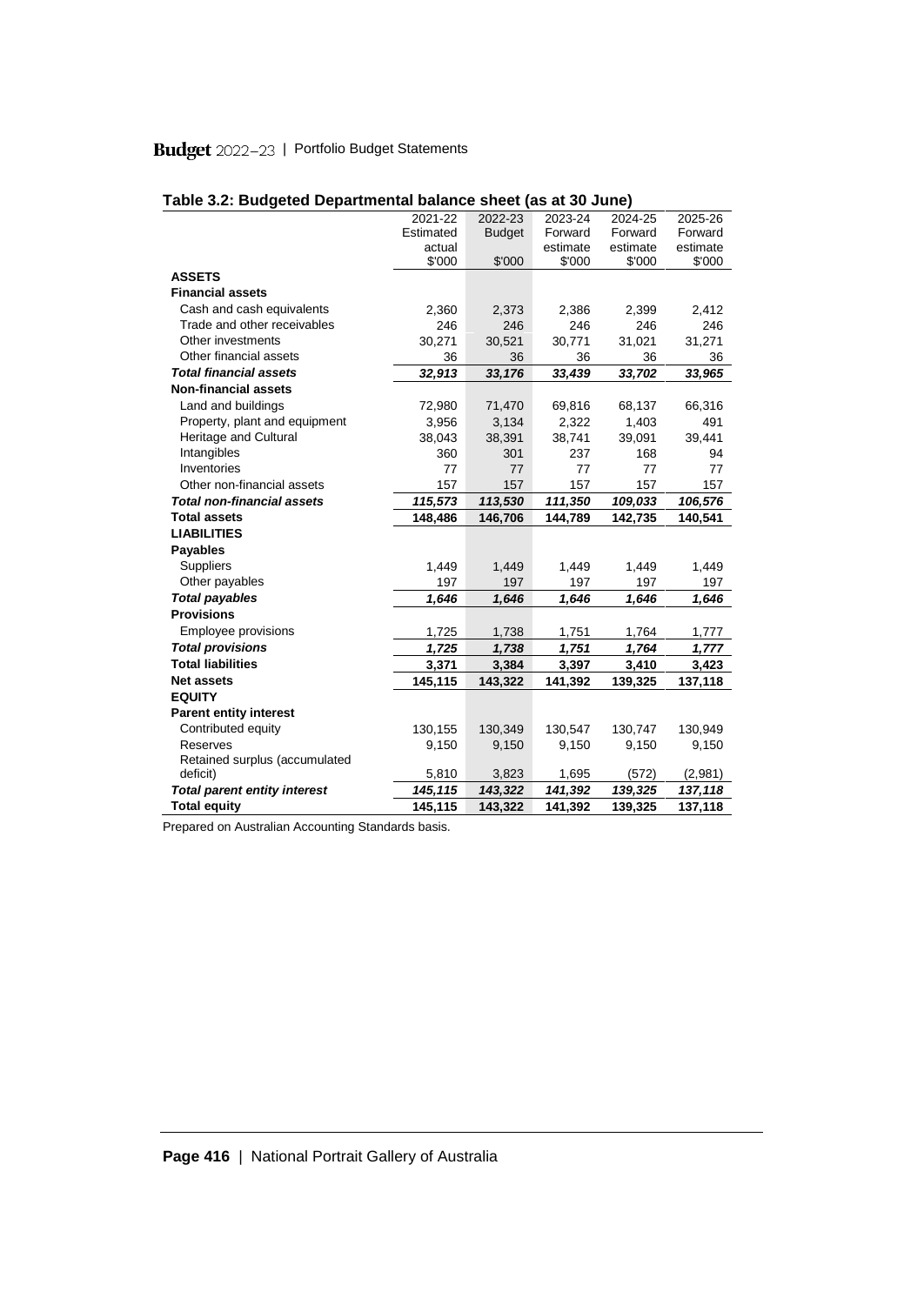| ັ<br>,                                                  |          |             |             |         |
|---------------------------------------------------------|----------|-------------|-------------|---------|
|                                                         | Retained | Asset       | Contributed | Total   |
|                                                         | earnings | revaluation | equity/     | equity  |
|                                                         |          | reserve     | capital     |         |
|                                                         | \$'000   | \$'000      | \$'000      | \$'000  |
| Opening balance as at 1 July 2022                       |          |             |             |         |
| Balance carried forward from previous period            | 5,810    | 9,150       | 130,155     | 145,115 |
| <b>Adjusted opening balance</b>                         | 5,810    | 9,150       | 130, 155    | 145,115 |
| <b>Comprehensive income</b>                             |          |             |             |         |
| Surplus/(deficit) for the period                        | (1.987)  |             |             | (1,987) |
| <b>Total comprehensive income</b>                       | (1,987)  |             |             | (1,987) |
| <b>Contributions by owners</b>                          |          |             |             |         |
| Equity injection - Appropriation                        |          |             | 194         | 194     |
| <b>Sub-total transactions with owners</b>               |          |             | 194         | 194     |
| Estimated closing balance as at                         |          |             |             |         |
| 30 June 2023                                            | 3,823    | 9,150       | 130.349     | 143,322 |
| Closing balance attributable to the                     |          |             |             |         |
| <b>Australian Government</b>                            | 3,823    | 9,150       | 130,349     | 143,322 |
| Descended to Accelerate Association Office dealer bests |          |             |             |         |

#### **Table 3.3: Departmental statement of changes in equity — summary of movement (Budget year 2022-23)**

Prepared on Australian Accounting Standards basis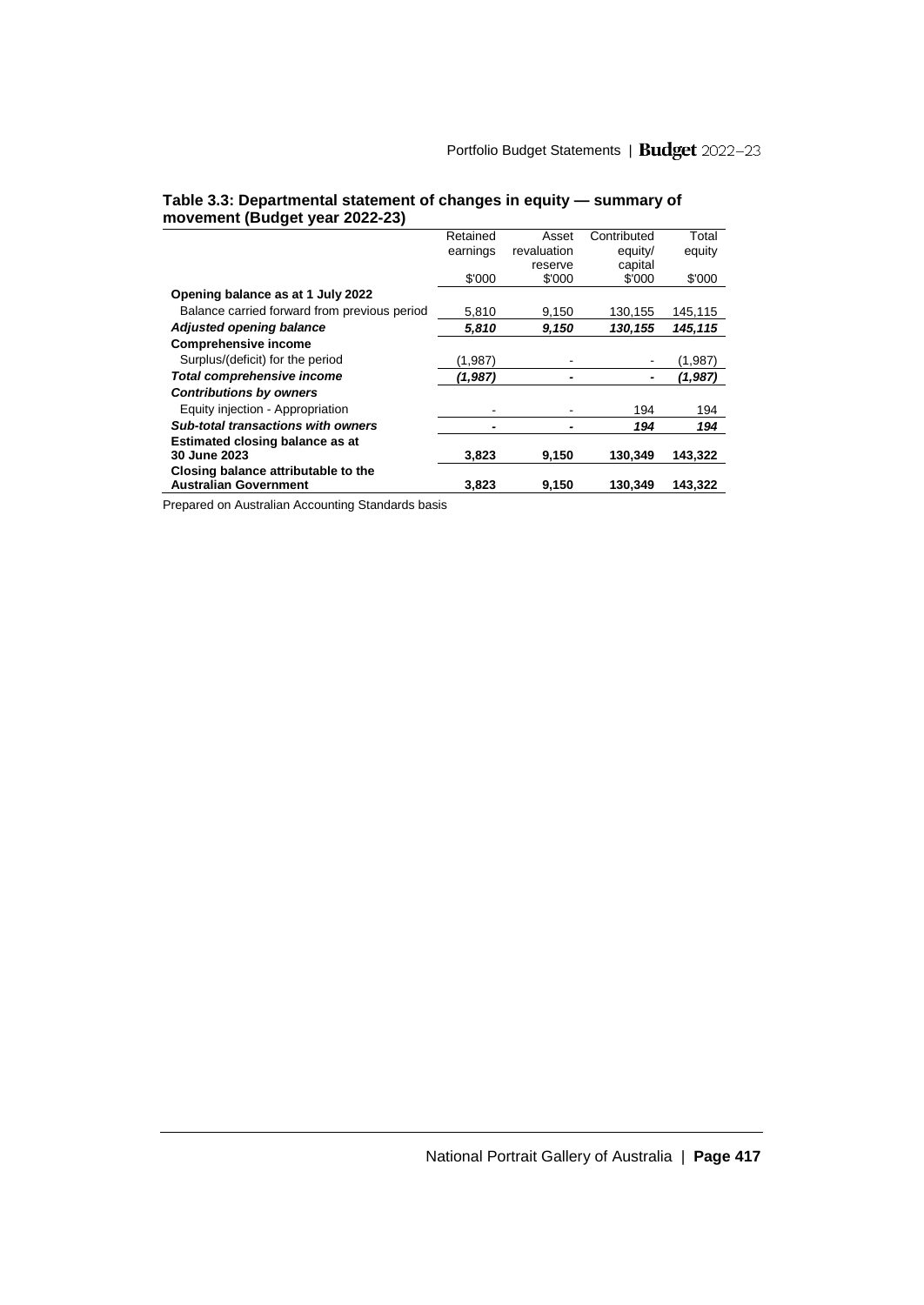|                                      | 2021-22   | 2022-23       | 2023-24  | 2024-25  | 2025-26  |
|--------------------------------------|-----------|---------------|----------|----------|----------|
|                                      | Estimated | <b>Budget</b> | Forward  | Forward  | Forward  |
|                                      | actual    |               | estimate | estimate | estimate |
|                                      | \$'000    | \$'000        | \$'000   | \$'000   | \$'000   |
| <b>OPERATING ACTIVITIES</b>          |           |               |          |          |          |
| Cash received                        |           |               |          |          |          |
| Appropriations                       | 12,475    | 12,615        | 11,896   | 12,013   | 12,096   |
| Sale of goods and rendering of       |           |               |          |          |          |
| services                             | 1,418     | 1,466         | 1,514    | 1,564    | 1,614    |
| Interest                             | 323       | 139           | 146      | 153      | 157      |
| <b>Dividends</b>                     |           | 440           | 445      | 450      | 455      |
| Net GST received                     | 430       | 475           | 441      | 454      | 464      |
| Other                                | 652       | 673           | 694      | 715      | 736      |
| <b>Total cash received</b>           | 15,298    | 15,808        | 15,136   | 15,349   | 15,522   |
| <b>Cash used</b>                     |           |               |          |          |          |
| Employees                            | 6,210     | 6,244         | 6,063    | 6,184    | 6,308    |
| Suppliers                            | 6,628     | 7,222         | 6,850    | 7,059    | 7,228    |
| <b>Total cash used</b>               | 12,838    | 13,466        | 12,913   | 13,243   | 13,536   |
| Net cash from/(used by) operating    |           |               |          |          |          |
| activities                           | 2,460     | 2,342         | 2,223    | 2,106    | 1,986    |
| <b>INVESTING ACTIVITIES</b>          |           |               |          |          |          |
| <b>Cash used</b>                     |           |               |          |          |          |
| Purchase of property, plant and      |           |               |          |          |          |
| equipment and intangibles            | 2,197     | 2,079         | 1,960    | 1,843    | 1,723    |
| Purchase of works of art             | 193       | 194           | 198      | 200      | 202      |
| Investments                          | 250       | 250           | 250      | 250      | 250      |
| Total cash used                      | 2,640     | 2,523         | 2,408    | 2,293    | 2,175    |
| Net cash from/(used by) investing    |           |               |          |          |          |
| activities                           | (2,640)   | (2, 523)      | (2, 408) | (2, 293) | (2, 175) |
| <b>FINANCING ACTIVITIES</b>          |           |               |          |          |          |
| <b>Cash received</b>                 |           |               |          |          |          |
| Contributed equity                   | 193       | 194           | 198      | 200      | 202      |
| <b>Total cash received</b>           | 193       | 194           | 198      | 200      | 202      |
| Net cash from/(used by) financing    |           |               |          |          |          |
| activities                           | 193       | 194           | 198      | 200      | 202      |
| Net increase/(decrease) in cash held | 13        | 13            | 13       | 13       | 13       |
| Cash and cash equivalents at the     |           |               |          |          |          |
| beginning of the reporting period    | 2,347     | 2,360         | 2,373    | 2,386    | 2,399    |
| Cash and cash equivalents at         |           |               |          |          |          |
| the end of the reporting period      | 2,360     | 2,373         | 2,386    | 2,399    | 2,412    |

#### **Table 3.4: Budgeted Departmental statement of cash flows (for the period ended 30 June)**

Prepared on Australian Accounting Standards basis.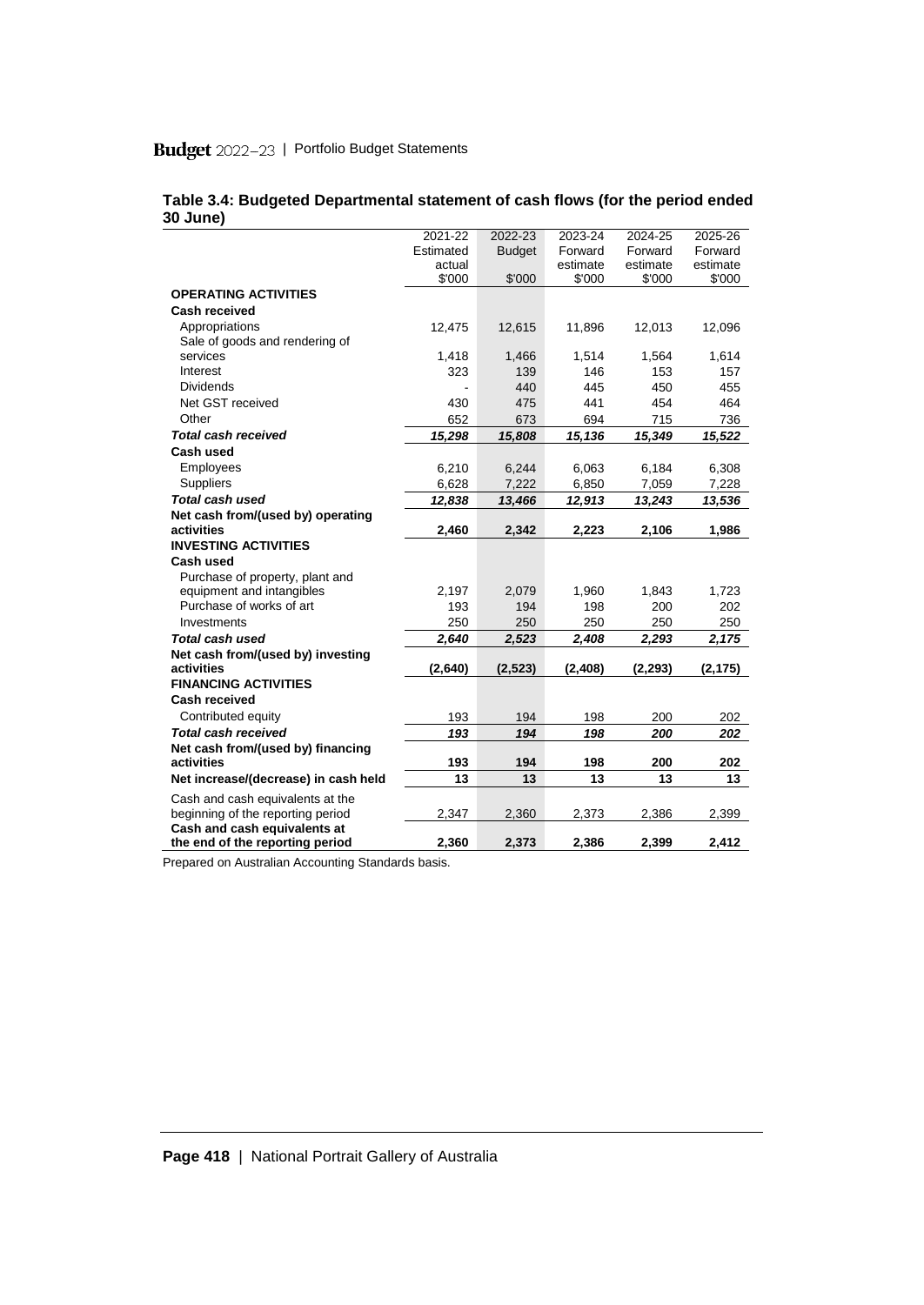|                                       | 2021-22   | 2022-23       | 2023-24  | 2024-25  | 2025-26  |
|---------------------------------------|-----------|---------------|----------|----------|----------|
|                                       | Estimated | <b>Budget</b> | Forward  | Forward  | Forward  |
|                                       | actual    |               | estimate | estimate | estimate |
|                                       | \$'000    | \$'000        | \$'000   | \$'000   | \$'000   |
| <b>NEW CAPITAL APPROPRIATIONS</b>     |           |               |          |          |          |
| Equity injections - Bill 2            | 193       | 194           | 198      | 200      | 202      |
| Total new capital appropriations      | 193       | 194           | 198      | 200      | 202      |
| <b>Provided for:</b>                  |           |               |          |          |          |
| Purchase of non-financial assets      | 193       | 194           | 198      | 200      | 202      |
| <b>Total items</b>                    | 193       | 194           | 198      | 200      | 202      |
| <b>PURCHASE OF NON-FINANCIAL</b>      |           |               |          |          |          |
| <b>ASSETS</b>                         |           |               |          |          |          |
| Funded by capital appropriations (a)  | 193       | 194           | 198      | 200      | 202      |
| Funded internally from Departmental   |           |               |          |          |          |
| resources <sup>(b)</sup>              | 2,497     | 2,379         | 2,260    | 2,143    | 2,023    |
| <b>TOTAL</b>                          | 2,690     | 2,573         | 2,458    | 2,343    | 2,225    |
| <b>RECONCILIATION OF CASH USED TO</b> |           |               |          |          |          |
| <b>ACQUIRE ASSETS TO ASSET</b>        |           |               |          |          |          |
| <b>MOVEMENT TABLE</b>                 |           |               |          |          |          |
| Total purchases                       | 2,690     | 2,573         | 2,458    | 2,343    | 2,225    |
| less: gifted assets                   | (300)     | (300)         | (300)    | (300)    | (300)    |
| Total cash used to acquire assets     | 2,390     | 2,273         | 2,158    | 2,043    | 1,925    |

| Table 3.5: Departmental capital budget statement (for the period ended 30 June) |  |  |
|---------------------------------------------------------------------------------|--|--|
|                                                                                 |  |  |

Prepared on Australian Accounting Standards basis.

(a) Includes current Appropriation Bill 2.

(b) Includes the following sources of funding: prior year Act 1 appropriations, donations and contributions, gifts, internally developed assets and proceeds from the sale of assets.